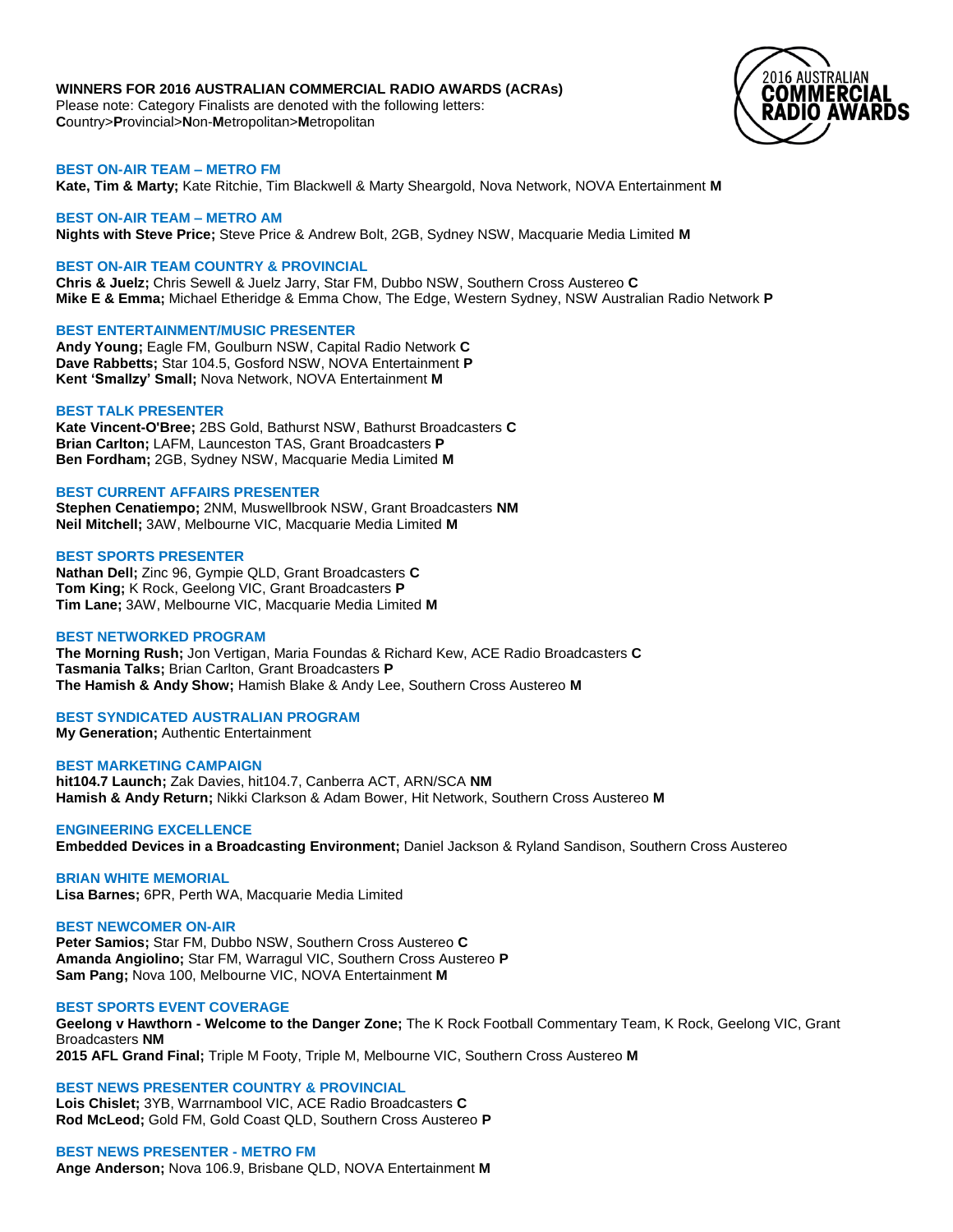### **BEST NEWS PRESENTER - METRO AM**

**Anne Stone;** FIVEaa, Adelaide SA, NOVA Entertainment **M**

### **BEST DIGITAL RADIO FORMAT**

**Kinderling Kids Radio;** Evan Kaldor, Patrick Joyce, Lorna Clarkson, Tim Ritchie, Kylie Little, Shevonne Hunt, Sally Knight, Jason Treuen, Max Gosford, Melanie Valkenburg, Southern Cross Austereo

#### **BEST STATION PRODUCED COMEDY SEGMENT**

**Tantrum Song;** Jon Vertigan, Maria Foundas & Richard Kew, 3YB, Warrnambool VIC, ACE Radio Broadcasters **C Adele Phone Call;** Adam Barratt, Sea FM, Maroochydore QLD, EON Broadcasting **P Avocado;** Chrissie Swan, Sam Pang & Jonathan Brown, Nova 100, Melbourne VIC, NOVA Entertainment **M**

#### **BEST SHOW PRODUCER – ENTERTAINMENT/MUSIC**

**Nicole Levey;** Tanya & Steve for Breakfast, KOFM, Newcastle NSW, Southern Cross Austereo **NM Nic McClure;** The Kyle & Jackie O Show, KIIS 1065, Sydney NSW, Australian Radio Network **M**

#### **BEST SHOW PRODUCER – TALK/CURRENT AFFAIRS**

**Melissa Mobbs;** Tasmania Talks, LAFM, Launceston TAS, Grant Broadcasters **NM Harriet Glenn;** The Ben Fordham Show, 2GB, Sydney NSW, Macquarie Media Limited **M**

### **BEST MUSIC DIRECTOR**

**Gemma Maddox;** Max FM, Taree NSW, Super Radio Network **C Dan Hill;** Sea FM, Gold Coast QLD, Southern Cross Austereo **P Georgina Ingham-Myers;** Nova 106.9, Brisbane QLD, NOVA Entertainment **M**

#### **BEST PROMOTIONS DIRECTOR**

**Justin Williams;** 102.9 Hot Tomato, Gold Coast QLD, Hot Tomato **NM Natali Brabant;** KIIS 101.1, Sydney NSW, Australian Radio Network **M**

# **BEST PROGRAM DIRECTOR**

**Michael Moffett;** 2CS FM & Star FM, Coffs Harbour NSW, Southern Cross Austereo **C Leigh Kuhlmann;** K Rock, Geelong VIC, Grant Broadcasters **P Peter Clay;** smoothfm, Sydney NSW, NOVA Entertainment **M**

### **BEST DOCUMENTARY**

**What Is It Like?;** Kristen Henry, Mix 106.3, Canberra ACT, ARN/SCA **NM Modern Warrior;** Merrick Watts, Triple M Network, Southern Cross Austereo **M**

### **BEST ACHIEVEMENT IN PRODUCTION**

**Troy McInnes & Brendan Egan;** Zinc 96, Gympie QLD, Grant Broadcasters **C Matt Innes;** Sea FM, Gold Coast QLD, Southern Cross Austereo **P Darcy Milne;** Nova 96.9, Sydney NSW, NOVA Entertainment **M**

### **BEST MUSIC SPECIAL**

**David Bowie Tribute Special;** George Mihalos, 2XL, Jindabyne NSW, Capital Radio Network **C Back To The Future Day;** Drew Chapman & Mark Hales, River 94.9, Ipswich QLD, Grant Broadcasters **P Top 500 Smooth Favourites Countdown;** David Campbell, Peter Clay, Anna Crotti, Glenn Daniel, Simon Diaz, Melissa Doyle, Travis Evans, Ty Frost, Jennifer Hansen, Kate Mason, Georgie Page, Mike Perso, Lauren Saylor, Bogart Torelli, Byron Webb & Richard Wilkins, smoothfm, NOVA Entertainment **M**

#### **BEST STATION SALES ACHIEVEMENT**

**KOFM Sales Team;** KOFM, Newcastle NSW, Southern Cross Austereo **NM ARN Adelaide Agency Sales;** ARN Adelaide, Adelaide SA, Australian Radio Network **M**

**BEST AGENCY SALESPERSON Natalia Papas;** Nova 96.9, Sydney NSW, NOVA Entertainment

### **BEST DIRECT SALESPERSON**

**Kristy Cooper;** 2DU, Dubbo NSW, Super Radio Network **C Casey Gould;** KOFM & NXFM, Newcastle NSW, Southern Cross Austereo **P Brendan Blatt;** Fox FM & Triple M, Melbourne VIC, Southern Cross Austereo **M**

#### **BEST STATION PRODUCED COMMERCIAL – SINGLE**

**Everything Goes With Eggs;** Chris Mueller & Dalwinder Nijjar, 5RM, Riverland SA, Grant Broadcasters **C Dad's Taxi;** Ryan Musgrave & Chris Crickmay, Gold FM, Gold Coast QLD, Southern Cross Austereo **P Great Scott;** Jonathan Williams & Chris Gates, Triple M, Melbourne VIC, Southern Cross Austereo **M**